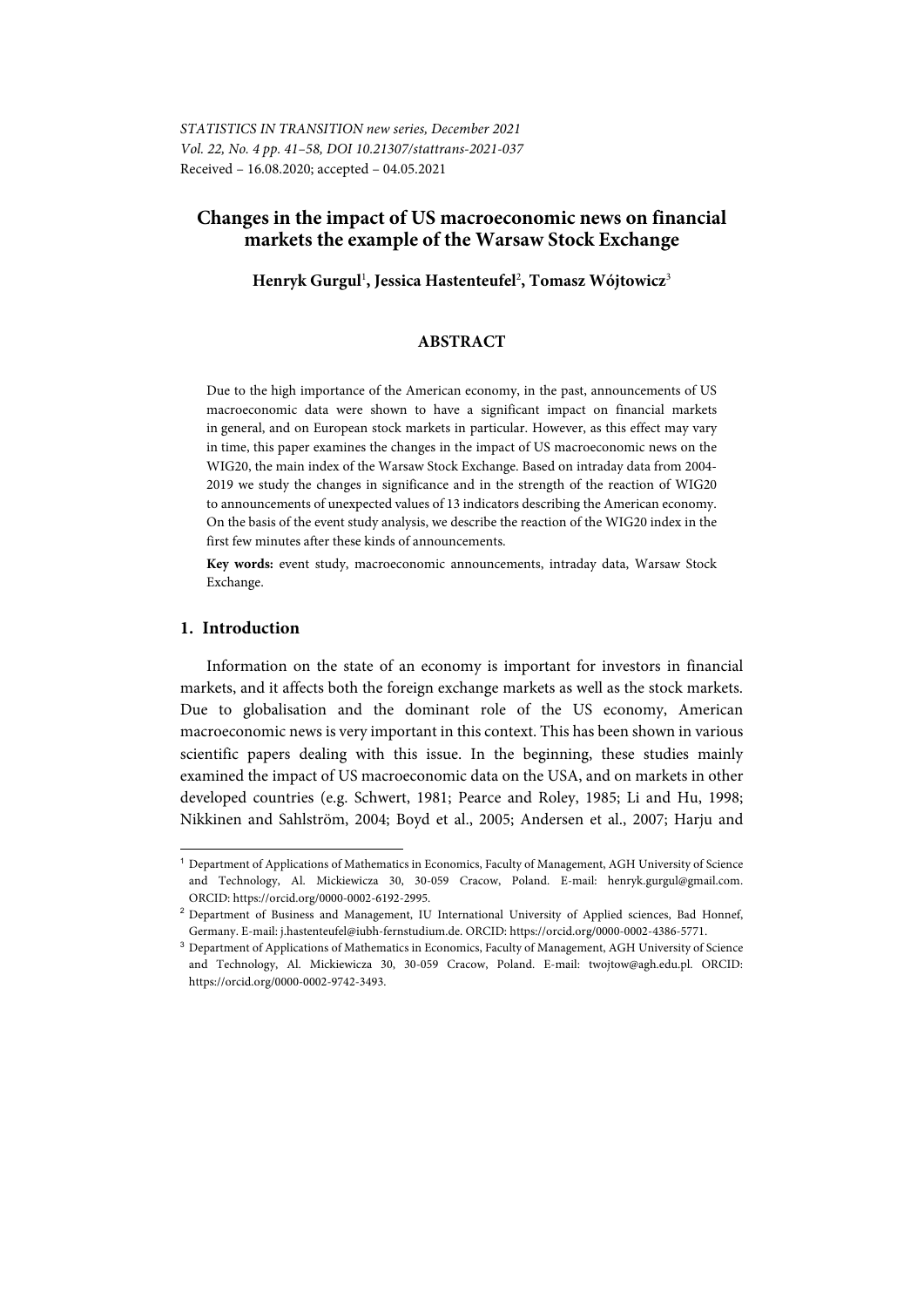Hussain, 2011). Over time, this analysis was extended to investigate the impact of US macroeconomic data on emerging markets, including markets in Central and Eastern Europe (e.g. Hanousek et al., 2009; Gurgul and Wójtowicz, 2013, 2014, 2015). However, the number of papers concerning the reaction of European emerging markets to macroeconomic news from the USA is still very limited.

Previously mentioned studies of stock market reactions to information about the US economy were carried out by various authors who applied various methods and used different data covering the periods of different economic conditions. Taking that into account, it is difficult to compare the results of these studies, and to draw conclusions from the changes in the impact of news from the United States. For this reason, in this paper we examine the reactions of the WIG20 (the main index of the Warsaw Stock Exchange) to announcements of 13 macroeconomic indicators containing current information about the state of the US economy over time. The WSE is the largest stock market among post communist countries in Central and Eastern Europe. Hence, the results of this paper can be seen as a reflection of changes observed on other emerging markets in the CEE region. Additionally, previous research from Gurgul and Wójtowicz (2014; 2015) suggests that the reaction of investors on the WSE is similar to that on the Vienna Stock Exchange. Therefore, the results of the study can be at least partially transferred to the VSE.

To describe the reaction of the WSE to US data in detail, we consider 5-minute WIG20 returns from January 2004 until the end of July 2019. Application of this data allows us to comprehensively investigate the changes in strength and significance of the impact of US macroeconomic news over time. It is also important to mention that the period considered includes both the time of bull market before the global financial crisis, the time of the crisis itself, as well as the period of changes following the crisis. Additionally, it also covers periods of other crises in the world including the government-debt crisis in Greece or the financial crisis in Spain (2008–2014).

By applying intraday data this paper is an extension of previous research about the event study methodology. To verify the significance and the strength of the impact of announcements of US macroeconomic data on the WIG20, we apply a nonparametric rank test proposed by Kolari and Pynnönen (2011). It is a generalization of the widely applied test of Corrado and Zivney (1992). The application of this methodology, instead of the commonly used GARCH models or regressions with dummy variables, allows us to analyse the significance of the reaction of index returns to American macroeconomic news more precisely.

The remainder of the paper is organised as follows. In the next section we provide an overview of the existing literature focussing on the impact of macroeconomic announcements on financial markets. In Section 3 we present the US macroeconomic indicators and the returns used in this study. We also briefly describe the methodology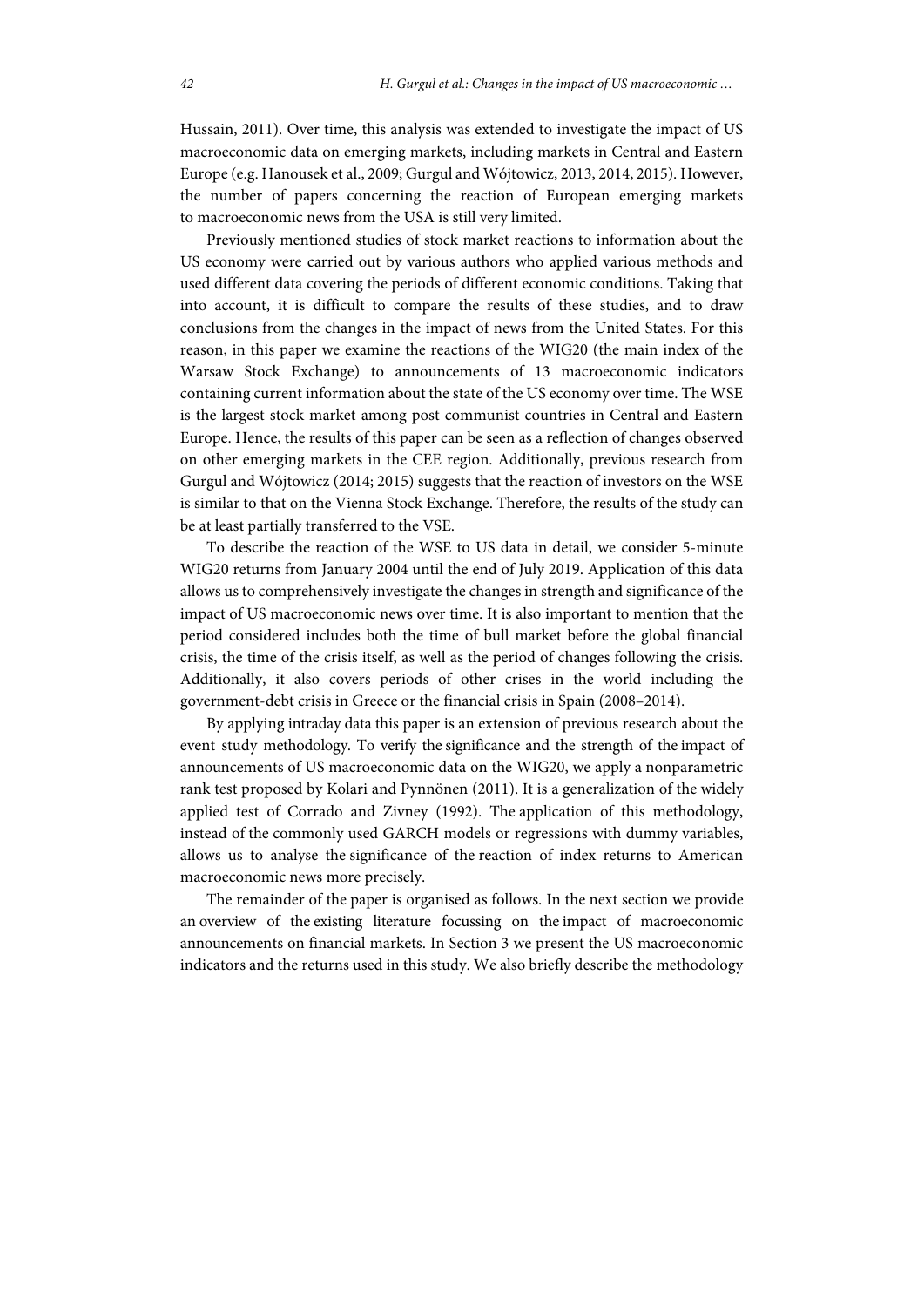applied. Afterwards the empirical analysis and the discussion of its results are presented. The final section critically concludes the paper.

### **2. Literature review**

Early studies on the impact of US macroeconomic data announcements were focused on the US stock market (Geske and Roll, 1983; McQueen and Roley, 1993). These studies have been subsequently extended to other developed markets showing the importance of information about the US economy. For example, Nikkinen and Sahlström (2004) examined the impact of US and domestic macroeconomic news on the German and Finnish equity markets. Their study shows a dominant role of information from the US as the volatility on both markets is significantly impacted by US announcements, particularly by information about the unemployment rate and PPI. A wider group of stock markets was considered by Nikkinen et al. (2006), who analysed the impact of US macroeconomic news announcements on 35 stock markets around the world. Among these markets, there were some developed and emerging markets in Europe. Based on data from July 1995 to March 2002, Nikkinen et al. (2006) stated, on the one hand, that unexpected macroeconomic information from the USA affects the volatility on developed stock markets in Europe and Asia. On the other hand, the volatility on emerging CEE markets (including the Czech Republic, Hungary, Poland, Russia and Slovakia) was not significantly impacted by announcements of US macroeconomic indicators. This showed that developed and emerging markets in Europe reacted differently to US macroeconomic news announcements. However, this observation may have been caused by the application of data from the early period of the development of equity markets in the CEE region. This observation is supported by opposite results shown by Gurgul et al. (2012). Based on data from January 2004 to December 2011, Gurgul et al. (2012) pointed out a significant reaction of daily returns of the WIG20 to unexpected news about inflation and industrial production in the United States.

More precise results on the impact of US macroeconomic news on European markets were obtained by applying intraday data. For example, based on the fiveminute returns Andersen et al. (2007) analysed the impact of US macroeconomic news on US, German and British stock, bond and foreign exchange markets. High-frequency data was also applied by Harju and Hussain (2011), who investigated the impact of scheduled US macroeconomic announcements on British, French, German, and Swiss stock markets. They proved that announcements of CPI, PPI, retail sales, durable goods orders, unemployment rate and industrial production lead to significant and immediate changes of the volatility and the 5-minute returns of the CAC40, the DAX30, the FTSE100, and the SMI. Similar results, significant and immediate reaction,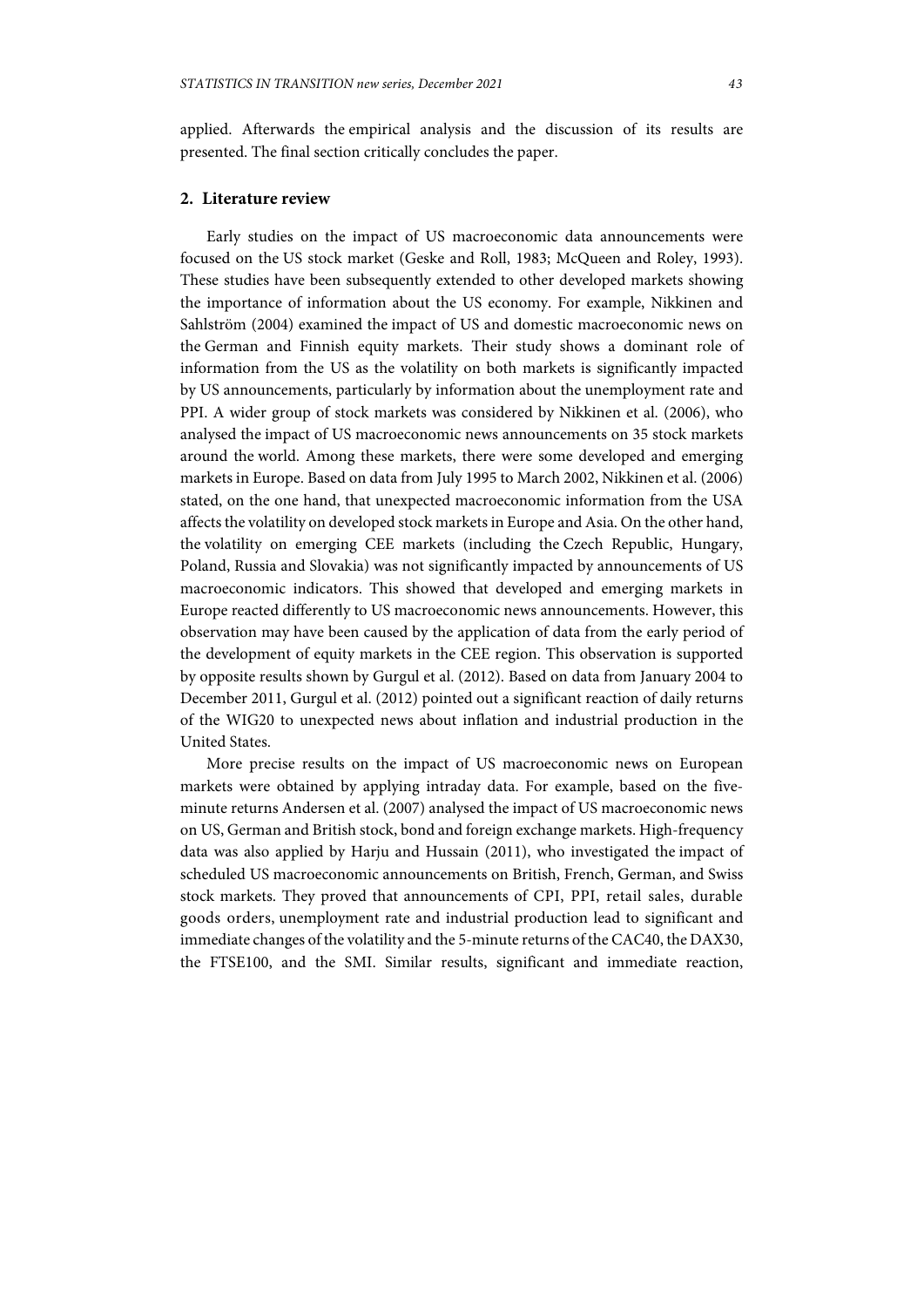were presented by Dimpfl (2011), who analysed the 1-minute returns of the DAX from July 2003 to December 2006. Dimpfl (2011) showed that investors on the Frankfurt Stock Exchange react right after a news release and the significant reaction takes place in the first ten minutes.

Gurgul and Wójtowicz (2015) analysed the reaction of the Austrian stock exchange. Applying 1-minute returns of the ATX (= the main index of Vienna Stock Exchange) from 2 January 2007 to 31 December 2013 they proved a significant impact of announcements of 10 US macroeconomic indicators on the returns and the volatility. The strongest reaction was induced by news from the US labour market included in nonfarm payrolls announcements. Gurgul and Wójtowicz (2015) also examined the changes in the strength of the reaction of the ATX to US macroeconomic announcements in subsequent years of the period under consideration. This analysis led to the conclusion that the strongest reaction of investors in Vienna took place during the global financial crisis in 2007-2009. After this period, the reaction of the ATX to news from the US economy was weaker.

Empirical analysis based on intraday data has also been conducted for European emerging markets. Hanousek et al. (2009) investigated the reaction of stock prices in the Czech Republic, Hungary and Poland to US and EU macroeconomic news. On the basis of the five-minute returns from the period June 2, 2003 - December 29, 2006, Hanousek et al. (2009) showed that the Czech and the Hungarian stock markets reacted significantly to macroeconomic news from both the US and EU, while the stock market in Poland was only affected by announcements from the Eurozone. This line of research was continued by Hanousek and Kočenda (2011). Using 5-minute returns of the WIG20, the PX50 and the BUX from the period 2004–2007 they proved that stock markets in the Czech Republic, in Hungary and in Poland mainly reacted to macroeconomic information from the EU, and that macroeconomic data from the United States was not so important.

Opposite conclusions follow from Gurgul and Wójtowicz (2014), who studied the reaction of the Polish stock market to US announcements. Based on the 1-minute returns from 1 April 2007 and 30 August 2013, they showed that the WIG20 reacted immediately and significantly to unexpected news from the US economy. A significant reaction was observed in the first minute after announcements about industrial production, durable goods orders, retail sales and nonfarm payrolls. Additional analysis performed by Gurgul and Wójtowicz (2014) indicated that US macroeconomic announcements did also influence medium and small stock indices of the stock exchange in Warsaw significantly.

In addition to the impact on the stock markets, the impact of macroeconomic news on foreign exchange markets in the CEE countries has been examined. Égert and Kočenda (2014) showed that the Czech, the Hungarian and the Polish currencies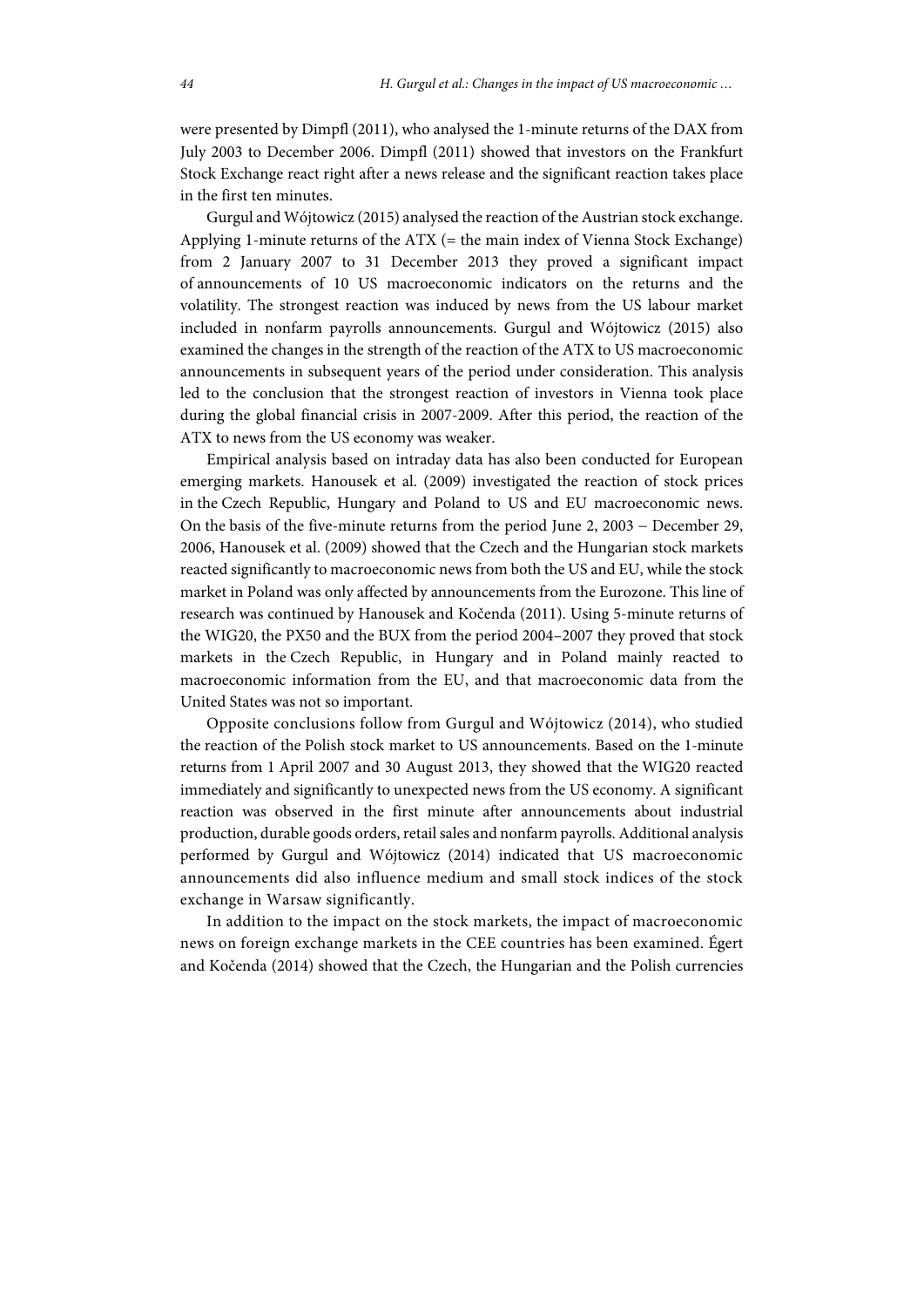significantly react to American macroeconomic information. However, this reaction is different in the pre-crisis (2004-2007) than in the crisis period (2008-2009). The reaction of the foreign exchange markets in these countries to macroeconomic news from the Eurozone and the US was analysed also by Kočenda and Moravcova (2018), who applied intraday data from 2011-2015.

# **3. Data and methodology**

#### **3.1. Announcements**

In this paper, we investigate the impact of the announcements of 13 macroeconomic indicators describing various aspects of the US economy. These include: the Consumer Confidence Index (CCI), the Consumer Price Index (CPI), the Durable Goods Orders (DGO), the Existing Home Sales (EHS), the Housing Starts (HS), the Industrial Production (IP), the ISM Manufacturing Index (ISM), the Initial Jobless Claims (IJC), the Nonfarm Payrolls (NFP), the New Home Sales (NHS), the Producer Price Index (PPI), the Real GDP (GDP), and the Retail Sales (RS). In most papers the unemployment situation in the USA is described by the Unemployment Rate. However, as Andersen et al. (2007) show, Nonfarm Payrolls is one of the most significant macroeconomic indicators to describe the US unemployment situation. Similar conclusions follow from the research of Suliga and Wójtowicz (2013).

We chose these indicators because they contain the most current and the most important information for investors. Almost all of these indicators are released on a monthly basis and they describe the economic situation in the USA in the previous (or even in the current) month. The only exception is IJC, which is announced weekly. It contains information from the previous week. Taking into account monthly data ensures a sufficient number of announcements to conduct this study. The second advantage of these indicators is that they have been widely studied in literature. Thus, we can compare the results of this analysis with previous research.

All the indicators under study are released during trading hours on the WSE. Most of them (CPI, DGO, HS, IJC, NFP, PPI, GDP, and RS) are published at 8:30 EST (14:30 CET), CCI, EHS, ISM, and NHS are released at 10:00 EST (16:00 CET) and only values of IP are announced at 9:15 EST (15:15 CET), where EST means Eastern Standard Time and CET means Central European Time.

The announcements are released on different days of the month and different days of the week. The sequence in which US macroeconomic indicator announcements are released may play an important role on how they are perceived by investors. The earlier the indicator is released, the more important it is for investors because it is more probable that it contains new, unexpected information. The value of indicators released later in a month can be forecasted based on the value of earlier indicators. The earliest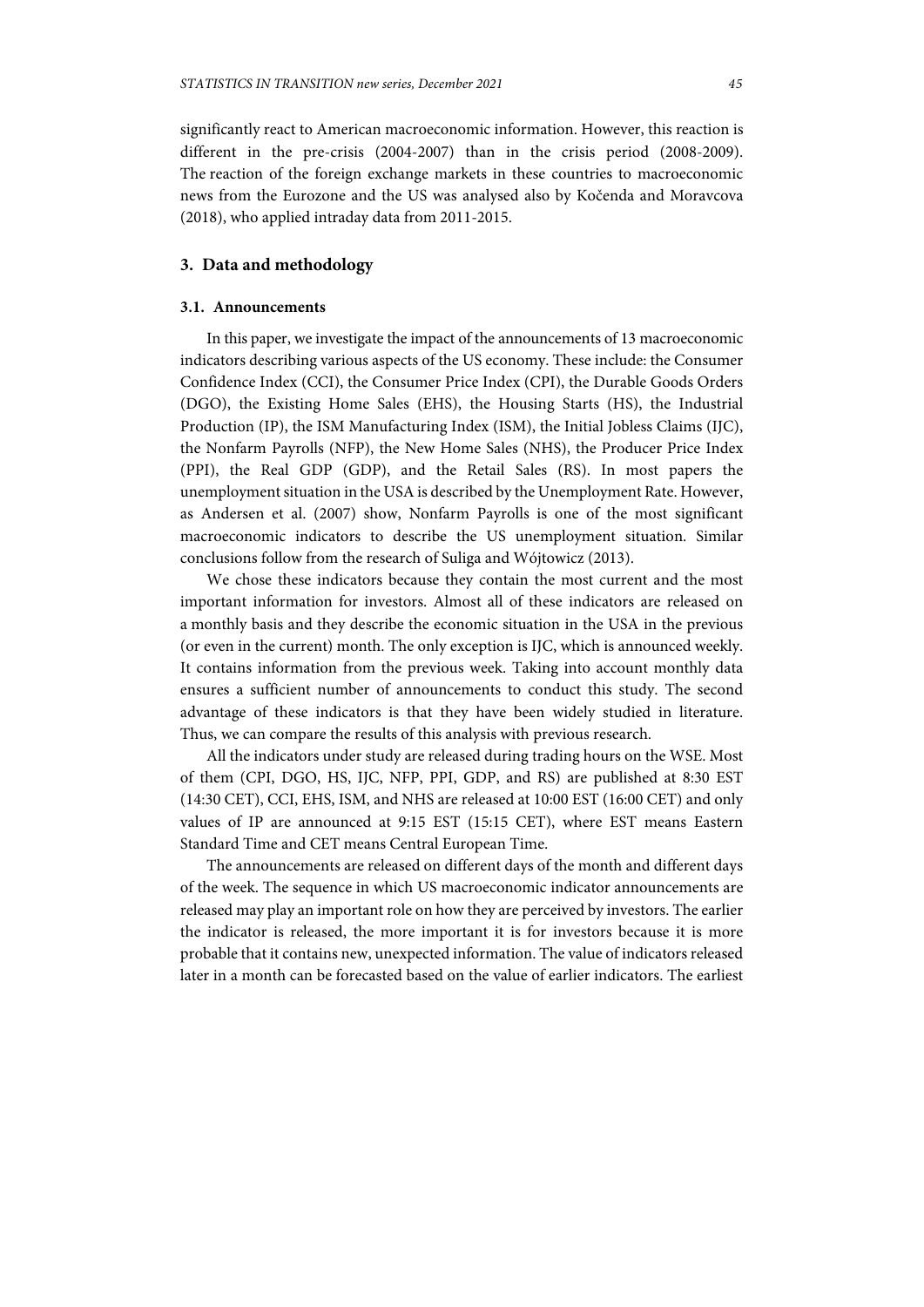published indicator is ISM, which is announced in the first few days of a month. Then, it is followed by NFP, which is a part of the Employment Report published by the Bureau of Labour Statistics usually on the first Friday of each month. The majority of the other indicators (CPI, EHS, HS, IP, PPI, and RS) is released mainly in the middle of a month. The rest of them (CCI, DGO, NHS, and GDP) is released in the last few days of a month. However, it should be noted here that values of CCI describe consumers' perception of the economic conditions in the current month.

In this paper, we study the impact of unexpected news related to these US macroeconomic announcements. Thus, for each macroeconomic news release the actual value of the announced indicator is compared with its consensus forecast. All comparisons are performed on the basis of the consensus published by Bloomberg a few days before announcements. It allows us to classify all releases into three clusters: 'above consensus', 'below consensus' and 'in line with consensus'. Because the news in the last cluster is in line with previous investor expectations, our analysis focuses only the first two clusters, which contain unexpected news.

In order to interpret the results of the analysis correctly we divide the announcements according to their meaning rather than simply compare them with the consensus. For most of the indicators, the announcement above the consensus is good news because it is expected to have a positive impact on the stock market. The only exception is publication of CPI, PPI and IJC, where values greater than the forecast are expected to have a negative impact on the stock prices and thus are seen by investors as bad news. Analogously, if the values of CPI, PPI and IJC are lower than the forecast, it is considered good news for the stock market. Based on this consideration we divide all the announcements into two categories of unexpected news: good news and bad news. For these two sets of data, we will perform the empirical analysis.

In addition to analysing the impact of announcements of an individual indicator, we also examine the impact of all good and all bad news. In the set of all good (bad) news, we take into account only monthly announcements, i.e. without IJC announcements released weekly. Additionally, when two or more indicators are announced on the same day, we consider only the first indicator. Subsequent announcements on the same day are excluded from the sample because expectations about their value could be heavily influenced by earlier news, and thus, they might be different from consensus. When two or more announcements are made at the same hour, we consider them only if they do not contain contradictory information, i.e. when each of them is good news or each of them is bad news. The final numbers of the different types of events under study that take place during trading days on the WSE are reported in the second column of Table 1.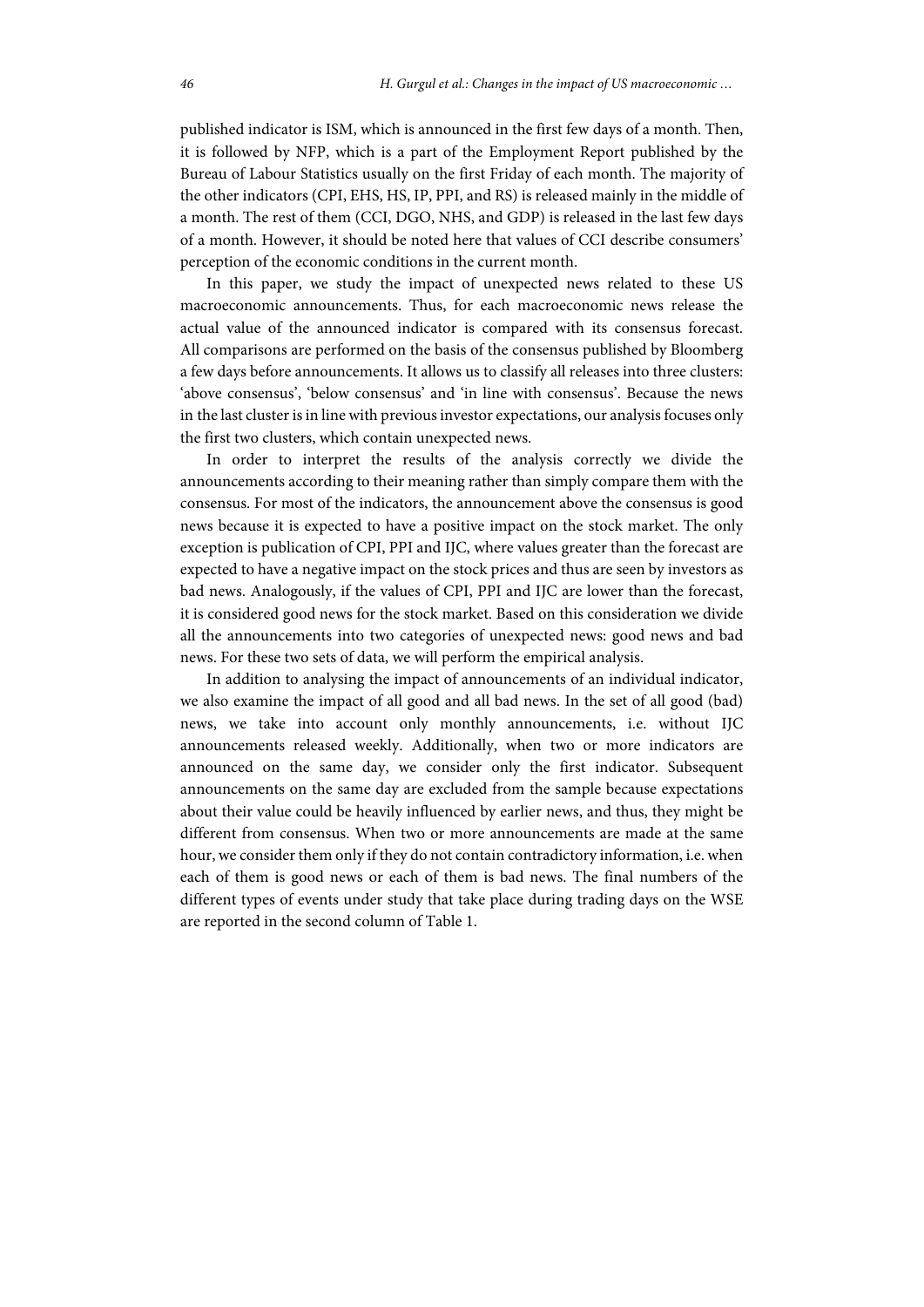### **3.2. Returns**

To describe the impact of US macroeconomic announcements on investors operating on the Warsaw Stock Exchange correctly we study the 5-minute percentage log-returns  $R_{i,t}$  of the WIG20 from 2 January 2004 to 31 July 2019:

$$
R_{i,t} = 100 \left( \ln P_{i,t} - \ln P_{i,t-1} \right),\tag{1}
$$

where  $P_{i,t}$  is the value of the WIG20 at the end of the t-th 5-minute period on day  $i$ . The application of the 5-minute intraday returns is a common compromise between accuracy and the negative effects of market microstructure (e.g. Jones et al., 2005; Andersen et al., 2007; Harju and Hussain, 2011). The value of the WIG20 obtained from the WSE is calculated on the basis of stock prices of 20 largest and most liquid companies listed on the WSE. The behaviour of the share prices of WIG20 companies, as well as the perspectives of the companies themselves, are subject to deep analysis by investors. This is why we expect new important information to be included in the WIG20 very quickly. These expectations are also supported by the results of previous studies, for example Gurgul and Wójtowicz (2014).



**Figure 1.** Standard deviation of 5-min percentage WIG20 log-returns in the period 2004-2019 Source: Own elaboration.

The regarded period covers about 15 years characterised by changes in the economic situation in the United States and in the whole world. These changes include various crises that took place in these years. It is well known that the volatility on stock markets increases during such turbulent periods. This phenomenon has also been observed on the WSE. It is also visible on Figure 1, where we present values of the standard deviation  $S_i$  computed for each day  $i$  based on the 5-min log-returns of the WIG20 from the continuous trading phase of a session from days  $i - 20$ , ...,  $i + 20$ . Due to these changes in volatility, to compare the strength of the reaction of the WIG20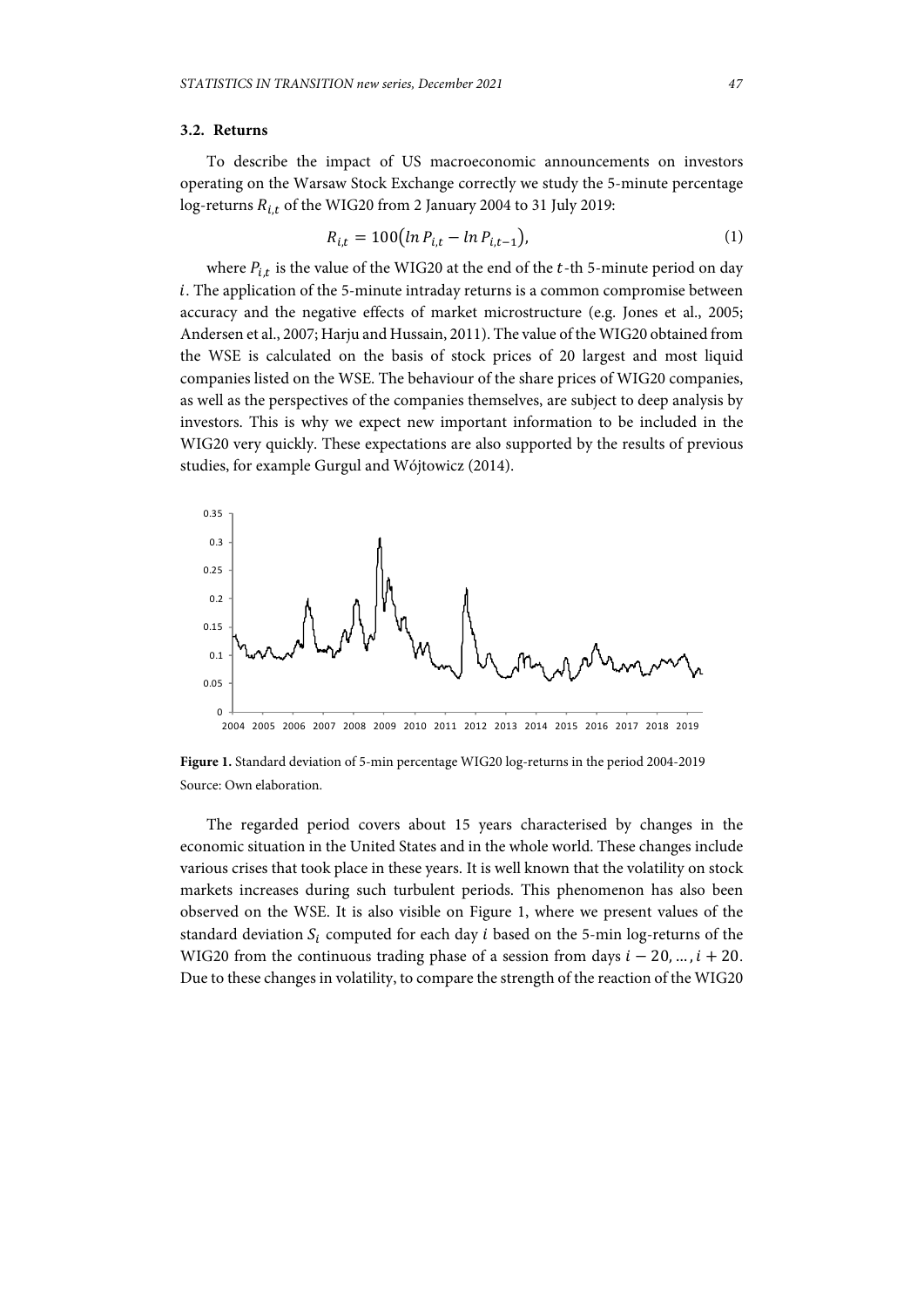returns to publications of US macroeconomic indicators in various sub-periods of the main period 2004-2019 we will also consider standardised 5-min returns  $SR_{i,t}$  defined as 5-min log-returns  $R_{i,t}$  divided by the corresponding standard deviation  $S_i$  defined as above for day i. In that case, standardised returns are expressed in terms of return standard deviation.

#### **3.3. Event study**

To investigate the impact of US macroeconomic news on the intraday returns of the WIG20 we use the event study methodology. In brief, it includes the analysis of the significance of the abnormal behaviour of returns (abnormal returns) around the event (in the so-called event window). In this paper, the events are defined as the announcements of unexpected macroeconomic news described previously. An event window contains two 5-minute WIG20 returns before the announcement and three returns after the announcement was made.

Abnormal returns are defined as the difference between actual returns and their expected values computed based on data prior to the event window (form the pre-event window). For the  $i$ -th event and time  $t$  abnormal return  $AR_{it}$  is defined as:

$$
AR_{it} = R_{it} - E(R_{it}|\Omega), \qquad (2)
$$

where  $R_{it}$  is the 5-minute return and  $E(R_{it}|\Omega)$  is the expectation of  $R_{it}$  conditional on information set Ω form the pre-event window. In this paper we consider the pre-event window containing 36 values of 5-minute WIG20 returns just before the event window. This choice of the length of event and pre-event window ensures that the pre-event window does not start earlier than 10:25CET (when macroeconomic indicator in announced at 13:30CET) and even for data from before October 2005 (when trading sessions on the WSE started at 10:00CET) it does not contain intraday returns from the initial part of a trading session with increased volatility. To set up notation let us denote the moment of a news release by  $t = 0$ . Then, the event window includes the 5-minute returns for  $t = -1, ..., 3$ , while the pre-event window includes returns for  $t = -37, ..., -2$ . It should be noted here that the impact of the *i*-th news announcement can be observed only for  $t \geq 1$ .

There are various methods of computing expected values of  $R_{it}$ . In this paper, however, we apply the constant mean model where  $E(R_{it}|\Omega)$  is equal to the average of returns in the pre-event window. It is a simple but very useful and robust model.

To test the significance of mean abnormal returns in the event window, we apply the nonparametric generalized rank test of Kolari and Pynnonen (2011) with a correction for event-implied volatility. The great advantage of this nonparametric test is that it does not need any assumption about the normality of abnormal returns. The test statistics is constructed as follows.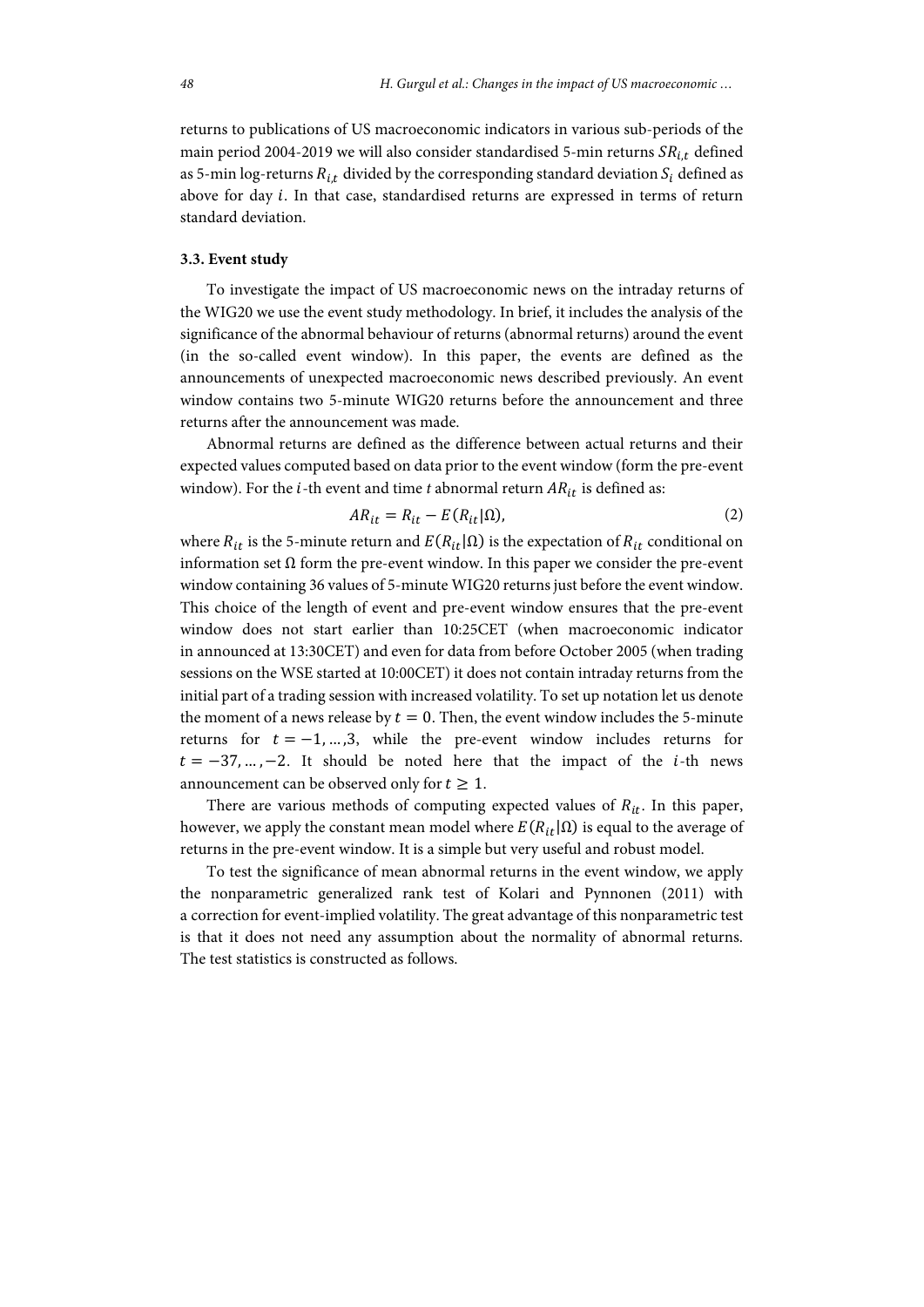In the first step of the test procedure, we group events into a cluster. The events are a specific type of announcements, for example the announcements of a given macroeconomic indicator that are good (or bad) news for investors. For each *i*-th event in the cluster, for  $t = -37, \dots, 3$  we compute abnormal returns  $AR_{it}$  from (2) with  $E(R_{it}|\Omega)$  computed earlier as the average of returns in the pre-event window  $(t = -37, \ldots, -2)$ . Then, for each event, all abnormal returns in the event and preevent windows are standardised:

$$
SAR_{it} = AR_{it}/S_{AR_{i'}}
$$
\n<sup>(3)</sup>

where  $S_{AR_i}$  is the standard deviation of abnormal returns in the pre-event window. Thisprocedure ensures the comparability of abnormal returns computed based on data from days with high or low volatility.

In order to account for any event-induced increase in volatility observed in the event window (Corrado, 2011; Corrado and Truong, 2008; Kolari, Pynnonen, 2011) we re-standardise the  $SAR_{it}$  in the event window for  $t > 0$  by dividing them by the cross-sectional standard deviation:

$$
SAR'_{it} = \begin{cases} SAR_{it} & t = -37, ..., 0\\ SAR_{it}/S_{SAR_{t}} & t = 1, ..., 3, \end{cases}
$$
(4)

where

$$
S_{SAR_t} = \sqrt{\frac{1}{N-1} \sum_{i=1}^{N} (SAR_{it} - \overline{SAR_{it}})^2}
$$
(5)

is the cross-sectional standard deviation of the standardised abnormal returns, and N is the number of events in the cluster. Under the null hypothesis of no news effect,  $\mathit{SAR}'_{it}$ s are zero mean and unit variance random variables.

To study the impact of a news release we test the significance of abnormal returns for each  $t_0$  in the event window separately. Thus, for each  $t_0 = -1, ..., 3$  the demeaned standardised abnormal ranks of  $\mathit{SAR}'_{it}$ s are given by the formula:

$$
U_{it} = \frac{rank(SAR'_{it})}{T+1} - 1/2
$$
\n<sup>(6)</sup>

for  $i = 1, ..., N$ , where  $t \in \Theta = \{-37, ..., -2, t_0\}$ ,  $T - 1$  is the length of the pre-event window and  $rank(SAR'_{it})$  denotes the rank of  $SAR'_{it}$  within the vector consisting of standardised abnormal returns from the pre-event window and  $\mathcal{S}AR'_{it_0}$ . With this notation  $U_{it_0}$  denotes the demeaned standardised abnormal rank of  $\mathit{SAR}'_{it_0}$  and the null hypothesis of no news effect is equivalent to

$$
E(U_{it_0}) = 0.\t\t(7)
$$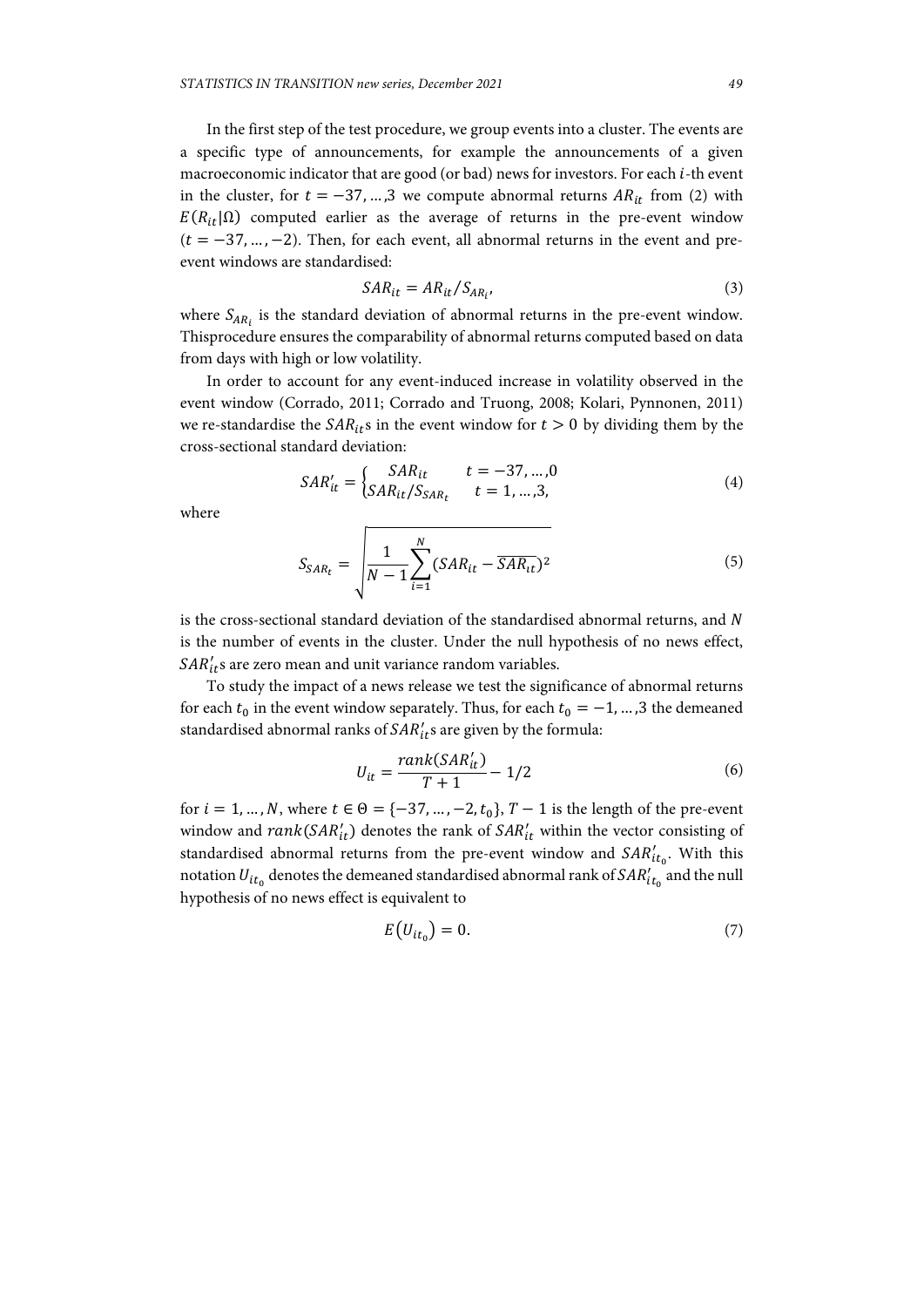To test this hypothesis we apply the generalised rank  $t_{arank}$  test statistic of Kolari-Pynnönen (2011) defined as:

$$
t_{grank} = Z \sqrt{\frac{T - 2}{T - 1 - Z^2}},
$$
\n(8)

where 
$$
Z = \overline{U}_{t_0} / S_{\overline{U}}, S_{\overline{U}} = \sqrt{\frac{1}{T} \sum_{t \in \Theta} \overline{U}_t^2}
$$
 and  $\overline{U}_t = \frac{1}{N} \sum_{i=1}^N U_{it}$ .

Under the null hypothesis of no news effect, the distribution of  $t_{grank}$  statistic converges to Student *t* distribution with  $T-2$  degrees of freedom when the number of events  $N$  in the cluster increases.

It is worth noting here that the above procedure can be applied to standardised returns  $SR_{i,t}$  defined in Section 3.2 instead of returns  $R_{i,t}$ . Then, due to standardisation (3) and application of constant mean model abnormal standardised returns  $ASR_{it}$ computed similarly to (2) are equal to standardised returns  $AR_{it}$  divided by corresponding standard deviation of 5-minute returns:

$$
ASR_{it} = \frac{AR_{it}}{S_i},\tag{9}
$$

where  $S_i$  is the standard deviation of 5-minute log returns of the WIG20 from the continuous trading phase of a session from 40-day window around the day of  $i$ -th announcement. Additionally, application of standardised returns instead of returns in the Kolari-Pynnönen test gives the same value of test statistic  $t_{arank}$ . The more specific applications of described methodology are also given in Gurgul and Suliga (2019).

In the analysis presented in the following section we use event study to test the significance of the announcements. However, the strength of the impact is described by average of abnormal returns  $\overline{AR}_t$  or the average of abnormal standardised returns  $\overline{ASR}_t$ computed for given time  $t$ .

### **4. Empirical results**

#### **4.1. Reaction in the whole period**

In the first step of the analysis, we study the reaction of the WIG20 5-minute returns in the whole period 2004-2019. This will provide a background for further, more detailed analysis and comparisons.

Table 1 presents the values of mean abnormal returns  $\overline{AR}_t$  computed in the event window for bad (Panel A) or good (Panel B) unexpected news included in announcements of the US macroeconomic indicators described previously. Together with the values of  $\overline{AR}_t$  we report results of the Kolari-Pynnönen generalised rank test.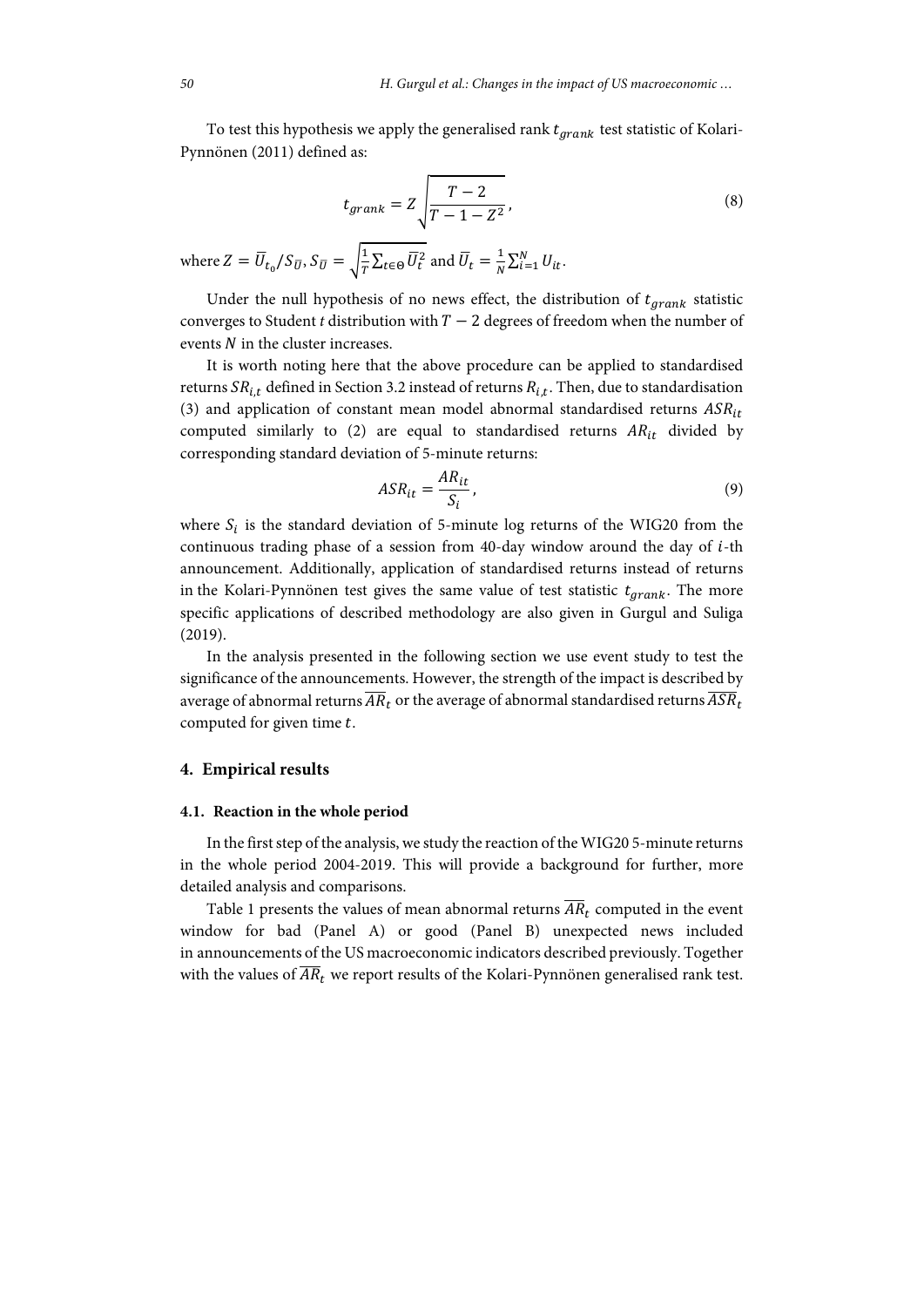In addition to the means for single indicators in Table 1, we also present the results of the event study analysis for all the bad and all the good news (rows "ALL").

Most of the significant means of abnormal returns are observed in the first five minutes just after a news release ( $t=1$ ). It indicates that there is an immediate reaction of investors on the WSE to publication of US macroeconomic data. This significant change in the WIG20 is implied by most of the announcements. Only bad news included in announced values of the EHS and the PPI and good news about the DGO, the NHS, the PPI do not induce significant changes in the WIG20 at least at the 10% level.

The strongest reaction, measured by values of the mean  $\overline{AR}_1$ , is observed particularly after bad news regarding the DGO, the NFP and the GDP were released. In this case, the value of the WIG20 fell in the first five minutes after the announcement by about  $-0.12\%$  additionally. In the case of good news the announcements of the NPF implied the strongest changes of the WIG20 ( $\overline{AR}_1 \approx 0.166\%$ ). The analysis of the Kolari-Pynnönen test results indicates that the significant changes in the WIG20 are mainly limited to first five minutes after a news release. It confirms that the reaction of investors on the WSE is immediate and only lasts for a very short time.

When we compare the values of  $\overline{AR}_1$  after good news and the values of  $-\overline{AR}_1$  after bad news it turns out that for most of the indicators they are very close. An additional comparison of the strength of the changes of the WIG20 after different kinds of news shows no reaction asymmetry. To be more precise, for each of the indicators the Mann-Whitney test confirms that there is no significant difference between distributions of  $AR<sub>1</sub>$  after good news and the distribution of –  $AR<sub>1</sub>$  after bad news. These observations do confirm previous results of Gurgul and Wójtowicz (2014).

| Indicator         | Number of events | $t=-1$    | $t=0$     | $t=1$                  | $t=2$                 | $t=3$     |  |
|-------------------|------------------|-----------|-----------|------------------------|-----------------------|-----------|--|
| Panel A: bad news |                  |           |           |                        |                       |           |  |
| <b>CCI</b>        | 50               | $-0.028$  | $-0.004$  | $-0.086**$             | $-0.011$              | 0.011     |  |
| <b>CPI</b>        | 49               | $-0.007$  | $-0.012$  | $-0.102^*$             | $-0.005$              | $-0.003$  |  |
| <b>DGO</b>        | 91               | $-0.010$  | 0.000     | $-0.123***$            | 0.008                 | $-0.003$  |  |
| <b>EHS</b>        | 54               | $-0.014$  | $-0.012$  | $-0.041$               | 0.014                 | 0.015     |  |
| <b>HS</b>         | 98               | $0.009^*$ | 0.001     | $-0.024$ <sup>*</sup>  | $-0.004$              | 0.032     |  |
| IP                | 90               | 0.009     | 0.005     | $-0.053***$            | $-0.002$              | 0.010     |  |
| <b>ISM</b>        | 35               | $-0.008$  | $-0.003$  | $-0.078**$             | $0.044$ <sup>**</sup> | 0.036     |  |
| <b>IJC</b>        | 360              | 0.005     | 0.002     | $-0.051***$            | 0.004                 | 0.004     |  |
| <b>NFP</b>        | 97               | $-0.009$  | 0.005     | $-0.123$ <sup>**</sup> | $-0.002$              | 0.016     |  |
| <b>NHS</b>        | 51               | $-0.017$  | $0.025**$ | $-0.016**$             | $-0.019$              | 0.002     |  |
| PPI               | 83               | 0.012     | $-0.017$  | $-0.004$               | 0.008                 | 0.017     |  |
| GDP               | 80               | $0.022**$ | $0.015^*$ | $-0.124***$            | $-0.031$              | 0.010     |  |
| <b>RS</b>         | 92               | 0.001     | $-0.010$  | $-0.079**$             | 0.018                 | 0.003     |  |
| ALL               | 859              | $-0.002$  | 0.000     | $-0.068***$            | 0.000                 | $0.013**$ |  |

**Table 1.** Mean abnormal returns (in %) of the WIG20 in the event window for bad and good news from the US economy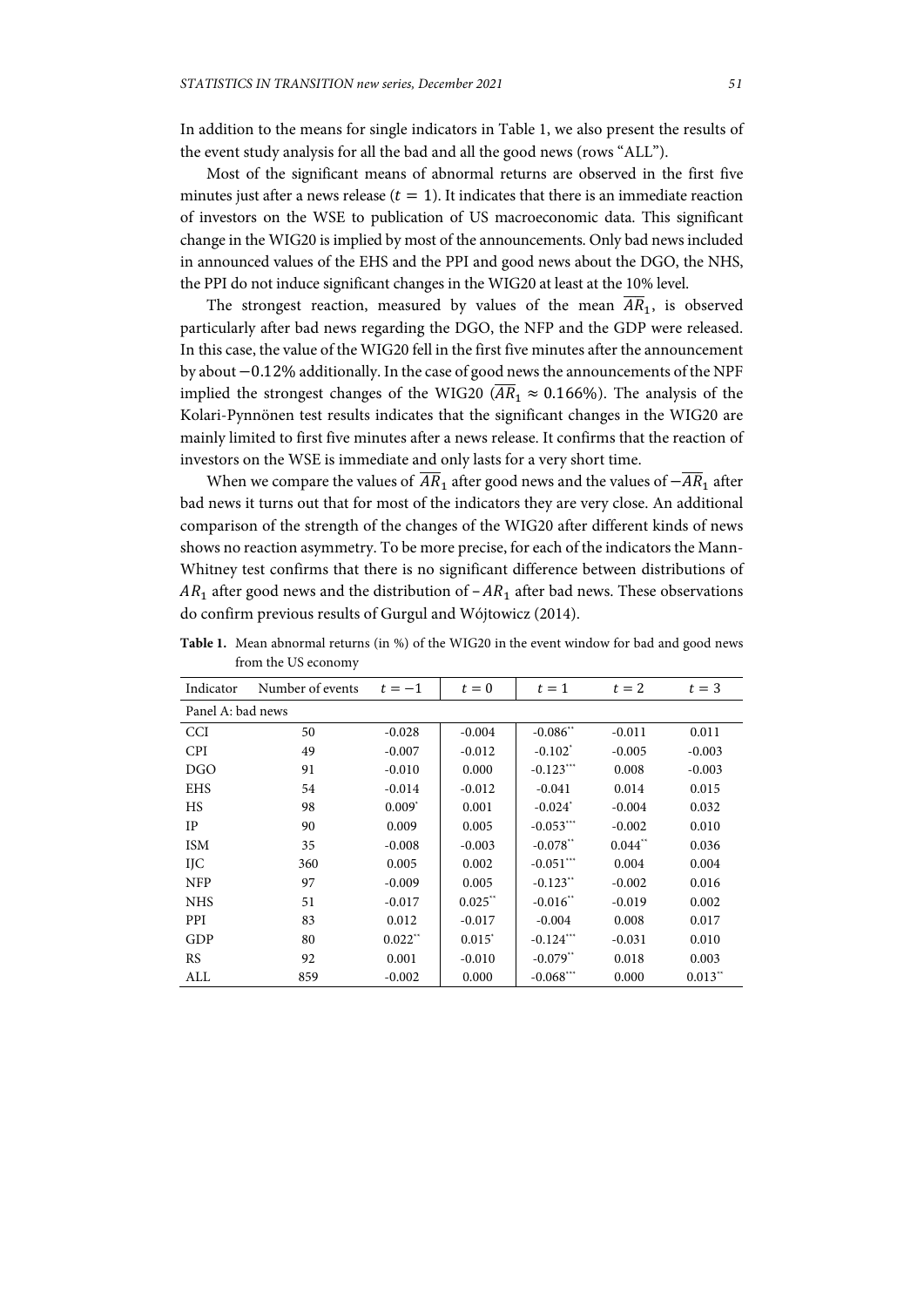| Indicator          | Number of events | $t=-1$   | $t=0$      | $t=1$      | $t=2$    | $t=3$                 |  |  |
|--------------------|------------------|----------|------------|------------|----------|-----------------------|--|--|
| Panel B: good news |                  |          |            |            |          |                       |  |  |
| <b>CCI</b>         | 52               | $0.017*$ | $-0.007$   | $0.037**$  | 0.000    | $-0.009$              |  |  |
| <b>CPI</b>         | 60               | 0.010    | $-0.003$   | $0.060*$   | 0.014    | 0.022                 |  |  |
| <b>DGO</b>         | 85               | $-0.004$ | 0.006      | 0.063      | $-0.005$ | $-0.013$ <sup>*</sup> |  |  |
| <b>EHS</b>         | 47               | $-0.002$ | 0.007      | $0.035**$  | $-0.015$ | 0.001                 |  |  |
| <b>HS</b>          | 85               | 0.009    | 0.004      | $0.059***$ | 0.019    | $-0.009$              |  |  |
| IP                 | 73               | 0.018    | $0.027***$ | $0.053**$  | 0.021    | $-0.015$              |  |  |
| <b>ISM</b>         | 51               | $-0.022$ | $-0.012$   | $0.084**$  | $-0.012$ | $-0.013$              |  |  |
| IJC                | 391              | $-0.004$ | $-0.007$   | $0.048***$ | 0.009    | $-0.007$              |  |  |
| <b>NFP</b>         | 78               | 0.006    | 0.013      | $0.166***$ | $-0.007$ | 0.005                 |  |  |
| <b>NHS</b>         | 50               | $-0.008$ | 0.019      | 0.046      | 0.011    | $-0.029$              |  |  |
| PPI                | 78               | 0.007    | 0.000      | 0.008      | 0.021    | $-0.001$              |  |  |
| GDP                | 67               | 0.000    | 0.005      | $0.096**$  | $-0.002$ | $-0.026$              |  |  |
| <b>RS</b>          | 76               | 0.002    | $0.014^*$  | $0.144***$ | $-0.002$ | 0.002                 |  |  |
| ALL                | 806              | 0.002    | $0.005***$ | $0.071***$ | 0.003    | $-0.007$ <sup>*</sup> |  |  |

**Table 1.** Mean abnormal returns (in %) of the WIG20 in the event window for bad and good news from the US economy (cont.)

\*, \*" indicate significance of a mean at 10%, 5% and 1%, respectively, resulting from the Kolari-Pynnönen rank test.

Source: Own work.

#### **4.2. Changes in reaction strength**

The main part of the empirical study in this paper is dealing with changes in the strength of investors' reaction to US macroeconomic news in the last 15 years. To do this we compare the results of event study analysis carried out in various sub-periods. These sub-periods should be long enough to include a suitable number of macroeconomic announcements. On the other hand, these sub-periods should be as short as possible to give more accurate results. Finally, as a compromise, we perform an event study analysis in 5-year windows that are shifted every quarter. The first of these windows starts in January 2004 and ends in December 2008, while the last window is a little shorter and begins in October 2014 and ends in July 2019.

As previously mentioned, a correct comparison of the strength of the WIG20 changes after news announcements in various sub-periods may be biased by changes in the volatility. To overcome this problem we will also consider the standardised 5-minute returns  $SR_{i,t}$  defined in Section 3.2. We note once again that the application of  $SR_{it}$  instead of the returns does not change the results of the Kolari-Pynnönen test.

The procedure described above is flexible enough to provide us with an appropriate description of changes in the reaction to US macroeconomic news announcements. In addition to that, due to the symmetry of the reaction of the WIG20 and to increase the number of events in each window we consider both types of unexpected news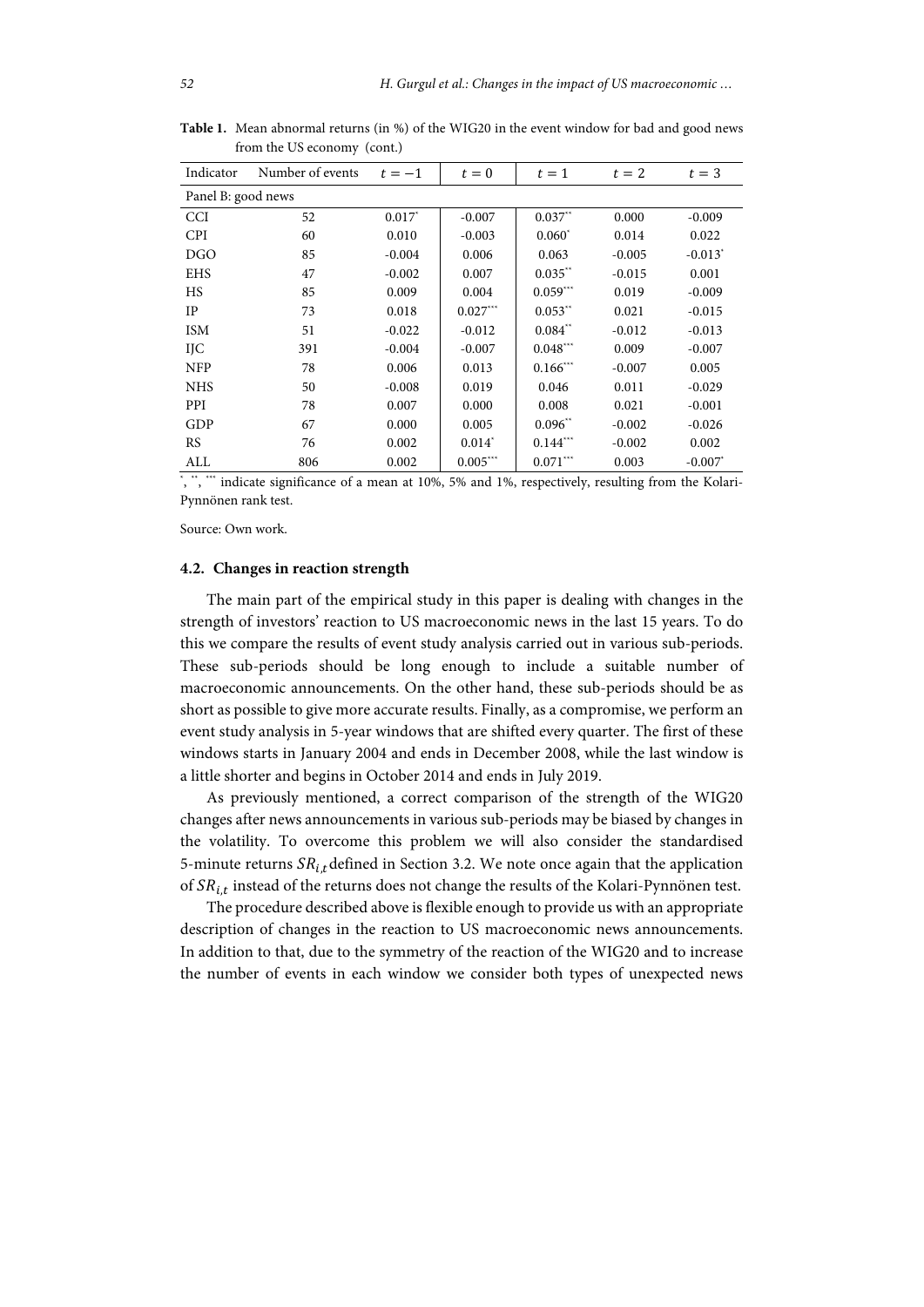(good and bad news) together. To do this, we multiply the abnormal returns (and abnormal standardised returns) corresponding to bad news by -1. As a result, all the abnormal results should move in the same direction after news announcements.

|            | 2004-2019        |                        | 2004-2008 |                              | 2009-2013 |                    | 2014-2019 |                    | End of        |
|------------|------------------|------------------------|-----------|------------------------------|-----------|--------------------|-----------|--------------------|---------------|
|            |                  |                        |           |                              |           |                    |           |                    | significant   |
|            | $\boldsymbol{N}$ | $\overline{ASR}_1$     | N         | $\overline{ASR}_1$           | N         | $\overline{ASR}_1$ | N         | $\overline{ASR}_1$ | impact        |
| <b>CCI</b> | 102              | $0.574***$             |           |                              | 35        | $0.917***$         | 60        | 0.315              | Dec 2017      |
| <b>CPI</b> | 109              | $0.663***$             | 42        | $1.016***$                   | 33        | 0.132              | 31        | 0.599              | Sep 2012      |
| <b>DGO</b> | 176              | $0.747***$             | 58        | $1.076***$                   | 57        | $1.064***$         | 56        | 0.144              | Jun 2016      |
| <b>EHS</b> | 101              | $0.377*$               |           | $\qquad \qquad \blacksquare$ | 37        | $0.816**$          | 59        | 0.097              | Dec 2015      |
| HS         | 183              | $0.373***$             | 60        | $0.372*$                     | 58        | $0.637***$         | 59        | $0.096*$           | Mar 2018      |
| IP         | 163              | $0.403***$             | 51        | $0.280^*$                    | 53        | $0.968***$         | 53        | $-0.140$           | Mar 2017      |
| <b>ISM</b> | 86               | $0.794***$             |           |                              | 29        | $1.668***$         | 52        | 0.318              | Jun 2017      |
| IJС        | 751              | $0.416^{\ast\ast\ast}$ | 243       | $0.379***$                   | 243       | $0.765***$         | 242       | $0.171$ **         | Jul 2019      |
| <b>NFP</b> | 175              | $1.364***$             | 57        | 1.095*                       | 54        | $2.937***$         | 57        | 0.260              | Jun 2017      |
| <b>NHS</b> | 101              | $0.335***$             |           |                              | 35        | $0.636***$         | 60        | 0.035              | Jun 2016      |
| PPI        | 161              | 0.033                  | 53        | 0.451                        | 55        | 0.013              | 49        | $-0.343$           | Insignif. $t$ |
| GDP        | 147              | $1.030***$             | 45        | $1.335***$                   | 52        | $1.339**$          | 45        | $0.368^*$          | Sep 2017      |
| <b>RS</b>  | 168              | $0.916***$             | 59        | $0.612***$                   | 53        | $1.506***$         | 49        | 0.657              | Dec 2017      |
| ALL        | 1665             | $0.620***$             | 418       | $0.780***$                   | 543       | $1.054***$         | 640       | $0.160**$          |               |

**Table 2.** Means of abnormal standardised returns of the WIG20 in the event window

\*, \*\*, \*\*\*\* indicate significance of a mean at 10%, 5% and 1%, respectively, resulting from the Kolari-Pynnönen rank test.

Source: Own work.

Due to the large number of the results of the analysis in the sub-periods, we do not report here all of them. In Table 2, we present the results of the empirical study for three disjoint windows: January 2004–December 2008, January 2009–December 2013, and October 2014–July 2019. More precisely, we report only the values of means of abnormal standardised returns  $\overline{ASR}_1$  in the first five minutes after macroeconomic news announcements are made. As a background, we also present the values of  $\overline{ASR}_1$ computed for the whole period considered.

The comparison of the results in Table 2 clearly shows that the strongest reaction to macroeconomic news from the United States was observed in first two presented windows that include data from the period of the global financial crisis or from the period just after the crisis. However, for most of the indicators higher values of  $\overline{ASR}_1$  are in the post-crisis period (2009-2013). In the case of NPF,  $\overline{ASR}_1$  is close to 3 indicating that the average of abnormal returns in the first five minutes after NFP announcements was three times the standard deviation of usual 5-minute returns.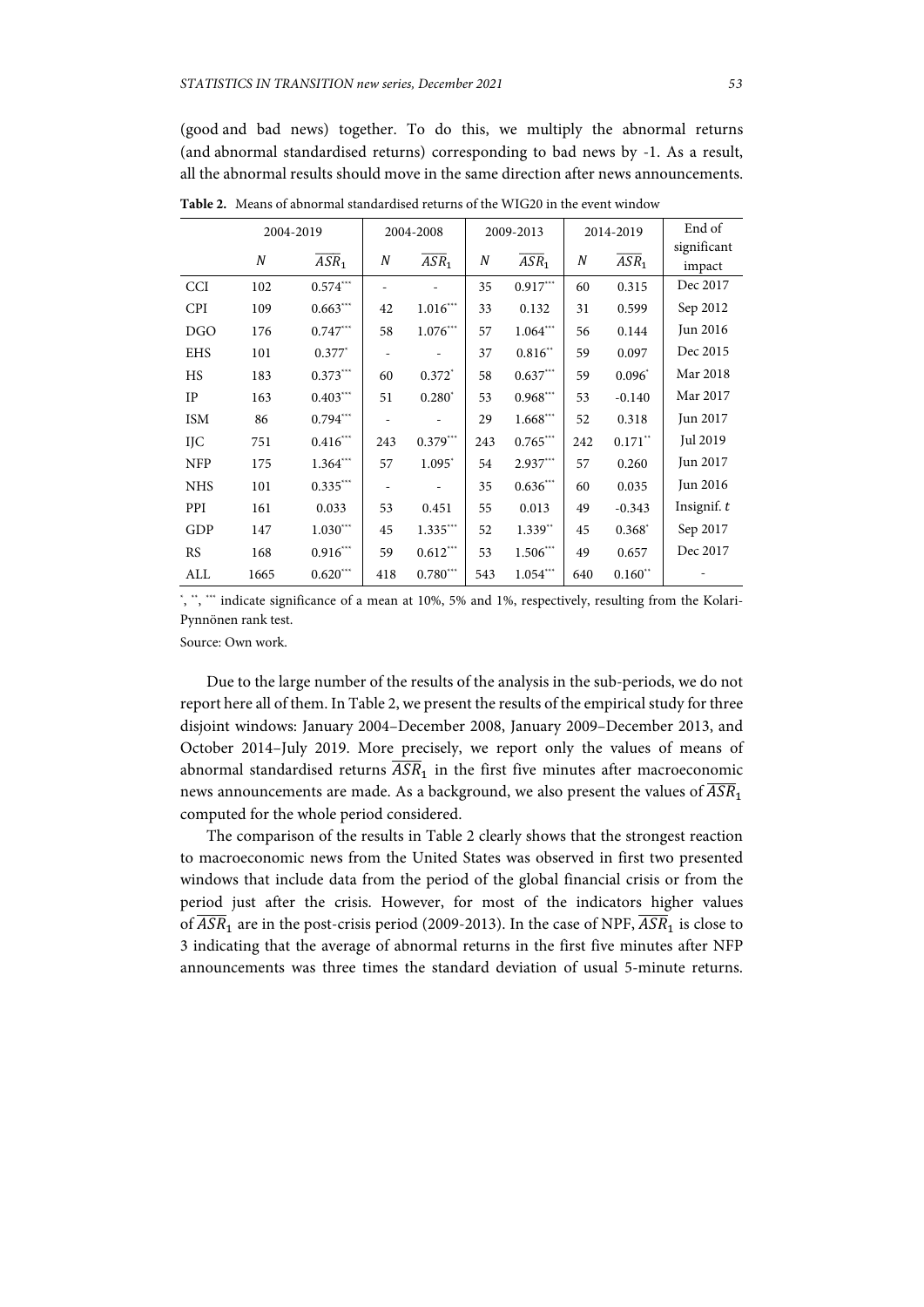In addition, the results of the Kolari-Pynnönen test indicate a very strong and highly significant impact of US macroeconomic news in this post-crisis period.

The comparison of the last column of Table 2 with the rest of the results indicates a very strong decrease in the strength of impact of US macroeconomic data announcements on investors on the WSE in recent years. Only in a few cases, changes in the WIG20 implied by news under study are significant. Moreover, they are significant at most at the 5% level. Such a situation can also be observed when all the announcements are joined together. The insignificance of the reaction is accompanied by very low values of  $\overline{ASR}_1.$  For example, in the case of the NPF the average falls from 2.94 in 2009-2013 to insignificant value of 0.26 in 2014-2019.

To describe the changes in the reaction of the WIG20 to publications of US data during the whole period 2004-2019 more precisely we present the values of  $\overline{ASR}_1$ computed for all events in each of the 5-year windows in Figure 2. As a comparison, we do also present the values of  $\overline{ASR}_1$  from 2-year windows shifted also by one quarter. The results of the analysis in the 2-year window are more flexible and better describe the changes in the strength of the impact. However, it can be applied only to study the impact of announcements of all indicators together. In the case of a single indicator a 2-year window does not contain enough data to provide reliable results.



**Figure 2.** Averages of the abnormal standardised returns of the WIG20 over 2-year and 5-year windows

Source: Own work.

The results presented in Figure 2 confirm the conclusion already drawn based on Table 2. They clearly indicate a very strong impact of US macroeconomic news announcements on investors on the Warsaw Stock Exchange during the global financial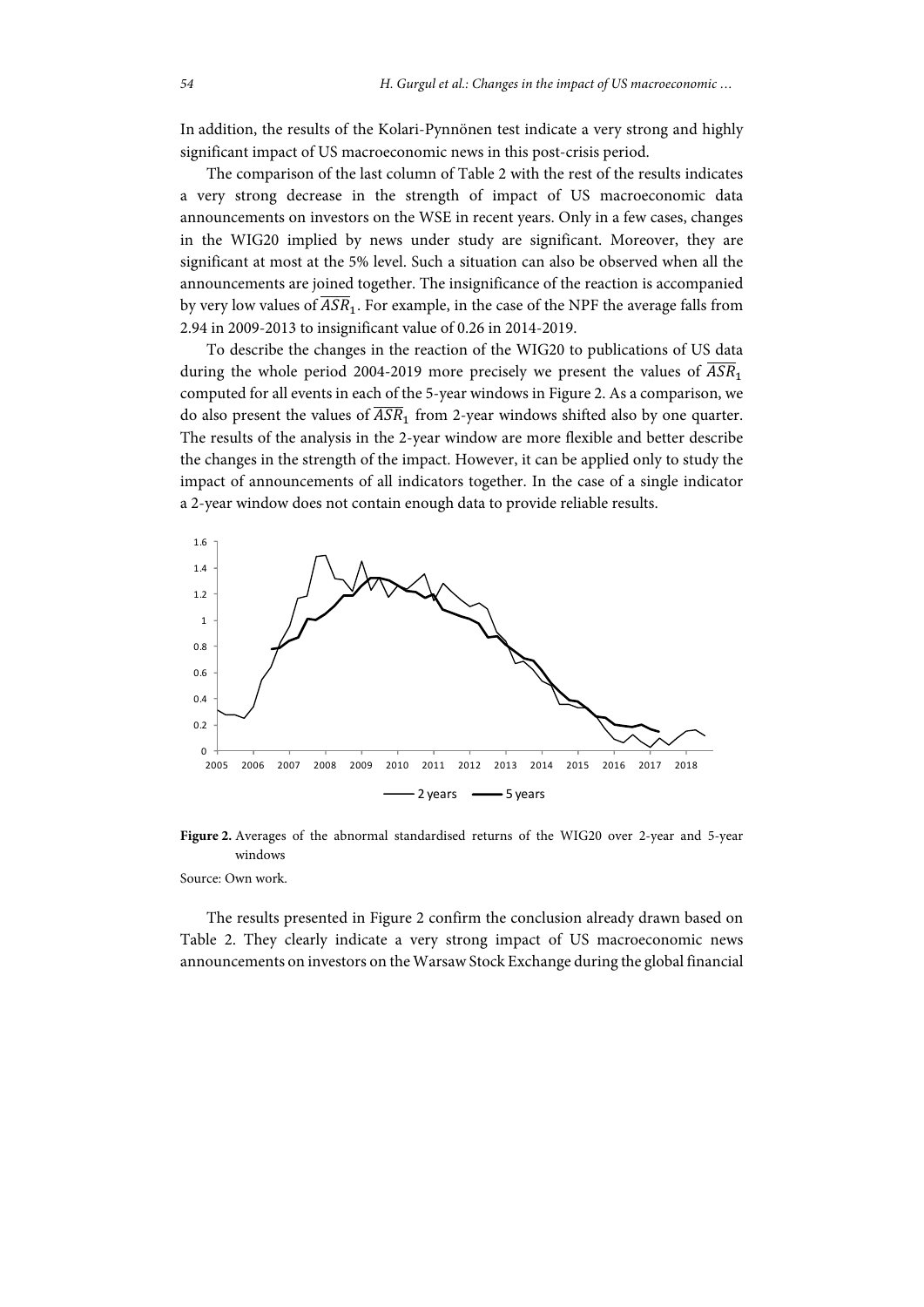crisis. In the pre-crisis periods, the values of  $\overline{ASR}_1$  in a 2-year period are on the level of 0.3. However, when the crisis begins and the windows begin to include data from it, the average  $\overline{ASR}_1$  begins to grow rapidly up to about 1.4. The strong impact of news from the United States lasts until late 2012 when the averages slowly begin to decrease. From 2015-2016 we may observe a stabilisation of  $\overline{ASR}_1$  about 0.1. A similar behaviour of  $\overline{ASR}_1$  may be observed in the case of 5-year window. However, in this case the changes are slower and much smoother.

Despite this observed decreasing tendency in  $\overline{ASR}_1$  it should be pointed out that according to the results of the Kolari-Pynnönen test even in the last window the changes in the WIG20 induced by US macroeconomic news are significant. In fact, they are significant in every 5-year window. However, in some cases it is probably due to the large number of events in the cluster increasing the power of the test.

The last column of Table 2 shows that changes of the WIG20 only after IJC announcements remain significant during the whole period. The rest of indicators become insignificant earlier. For example, the NFP announcements, which showed the strongest impact, are significant until July 2012–June 2017.

### **5. Conclusions**

In this paper, we analyse the changes in the impact of US macroeconomic news on investors on the Warsaw Stock Exchange. We examine the behaviour of 5-minute returns of the WIG20 in a short period after the announcements of 13 macroeconomic indicators describing the US economy were made. These indicators characterise inflation, industrial production, retail sales, the housing market, the labour market, and the GDP, among other things. Based on intraday returns from a 15-year period from January 2004 to July 2019 we are able to compare the strength of the impact of US macroeconomic news on the WIG20.

When the whole period is taken into account, the WIG20 reacts significantly to announcements of most of the indicators considered. This reaction is immediate and it is usually limited to the first 5-minute returns. The strongest impact is observed after NFP announcements.

The analysis in sub-periods leads to the conclusion that, in general, US macroeconomic news announcements induced the highest averages of abnormal returns during the global financial crisis (2007-2009) and in the first few years after the crisis. In later years, the impact of information from the United States was notably weaker. This change in the impact of US macroeconomic data was probably caused by the end of the crisis and by stabilising the economic situation in the United States. Additionally, new crises in various parts of the world attracted the attention of investors.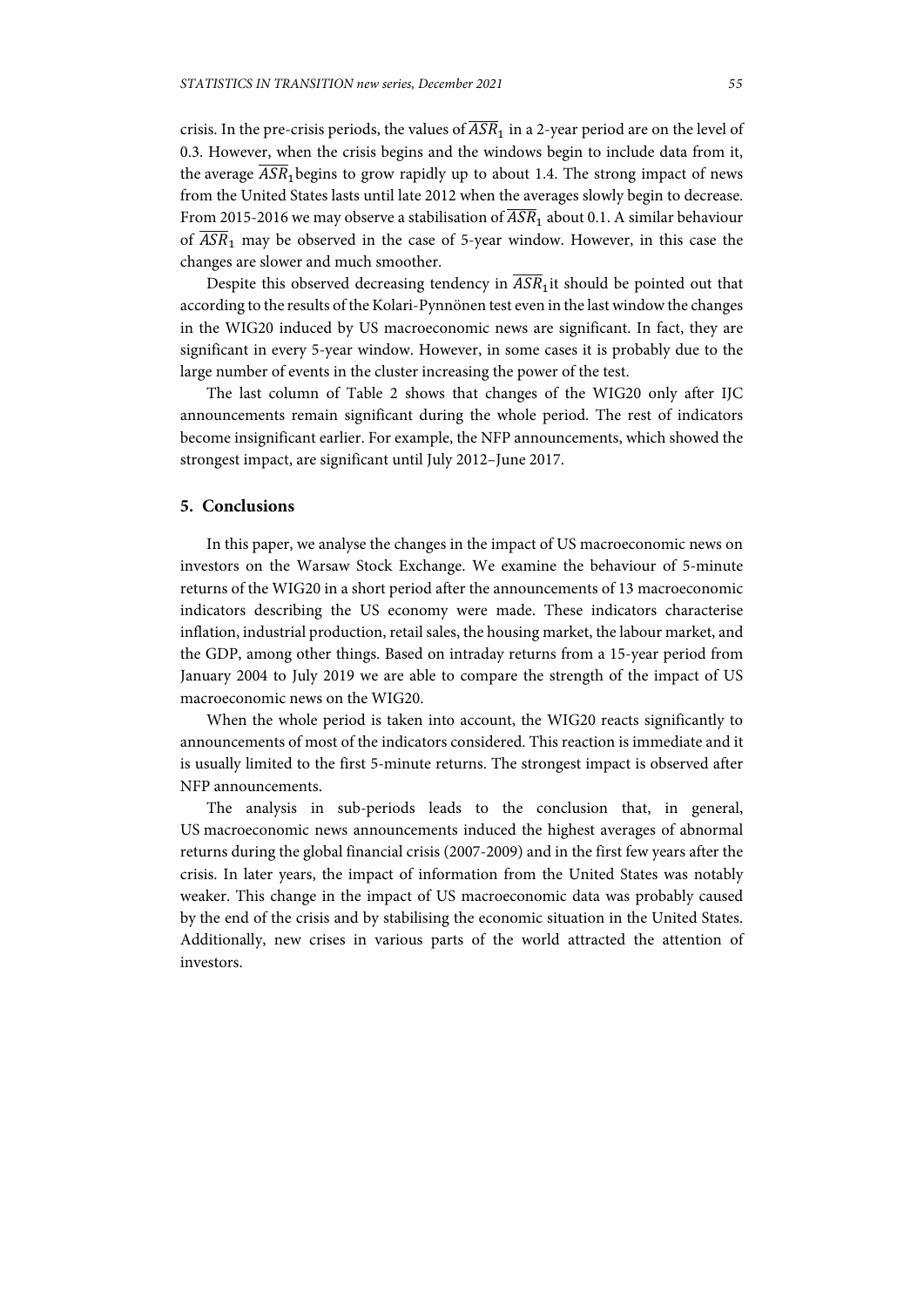# **Acknowledgements**

The authors would like to thank the Editors of the Journal and the anonymous Referees for their valuable comments on earlier versions of the paper.

Henryk Gurgul and Tomasz Wójtowicz were financed by AGH University of Science and Technology in Krakow (institutional subsidy for maintaining Research Capacity Grant 16.16.200/396.)

## **References**

- Andersen, T., Bollerslev, T., Diebold, F., Vega, C., (2007). Real-time price discovery in global stock, bond and foreign exchange markets. *Journal of International Economics*, Vol. 73, pp. 251–277.
- Boyd, J. H., Hu, J., Jagannathan, R., (2005). The stock market's reaction to unemployment news: why bad news is usually good for stocks. *Journal of Finance*, Vol. 60, pp. 649–672.
- Corrado, C. J., (2011). Event studies: a methodology review. *Accounting and Finance*, Vol. 51, pp. 207–234.
- Corrado, C. J., Truong, C., (2008). Conducting event studies with Asia-Pacific security market data. *Pacific-Basin Finance Journal*, Vol. 16, pp. 493–521.
- Corrado, C. J., Zivney, T. L., (1992). The specification and power of the sign test in event study hypothesis tests using daily stock returns. *Journal of Financial and Quantitative Analysis,* Vol. *27*, pp. 465-478.
- Dimpfl, T., (2011). The impact of US news to the German stock market—an event study analysis. *The Quarterly Review of Economics and Finance,* Vol. 51, pp. 389–398.
- Egert, B., Kočenda, E., (2014). The impact of macro news and central bank communication on merging European forex markets. *Economic Systems*, Vol. 38(1), pp. 73–88.
- Geske, R., Roll, R., (1983). The fiscal and monetary linkage between stock returns and inflation. Journal of Finance, Vol. 38, pp. 1–33.
- Gurgul, H., Suliga, M., (2019). Impact of futures expiration on underlying stocks: intraday analysis for Warsaw Stock Exchange. *Central European Journal of Operations Research,* Vol. 28(3), pp. 869–904.
- Gurgul, H., Suliga, M., Wójtowicz, T., (2012). Responses of the Warsaw Stock Exchange to the U.S. macroeconomic data announcements. *Managerial Economics,* Vol. 12, pp. 41–60.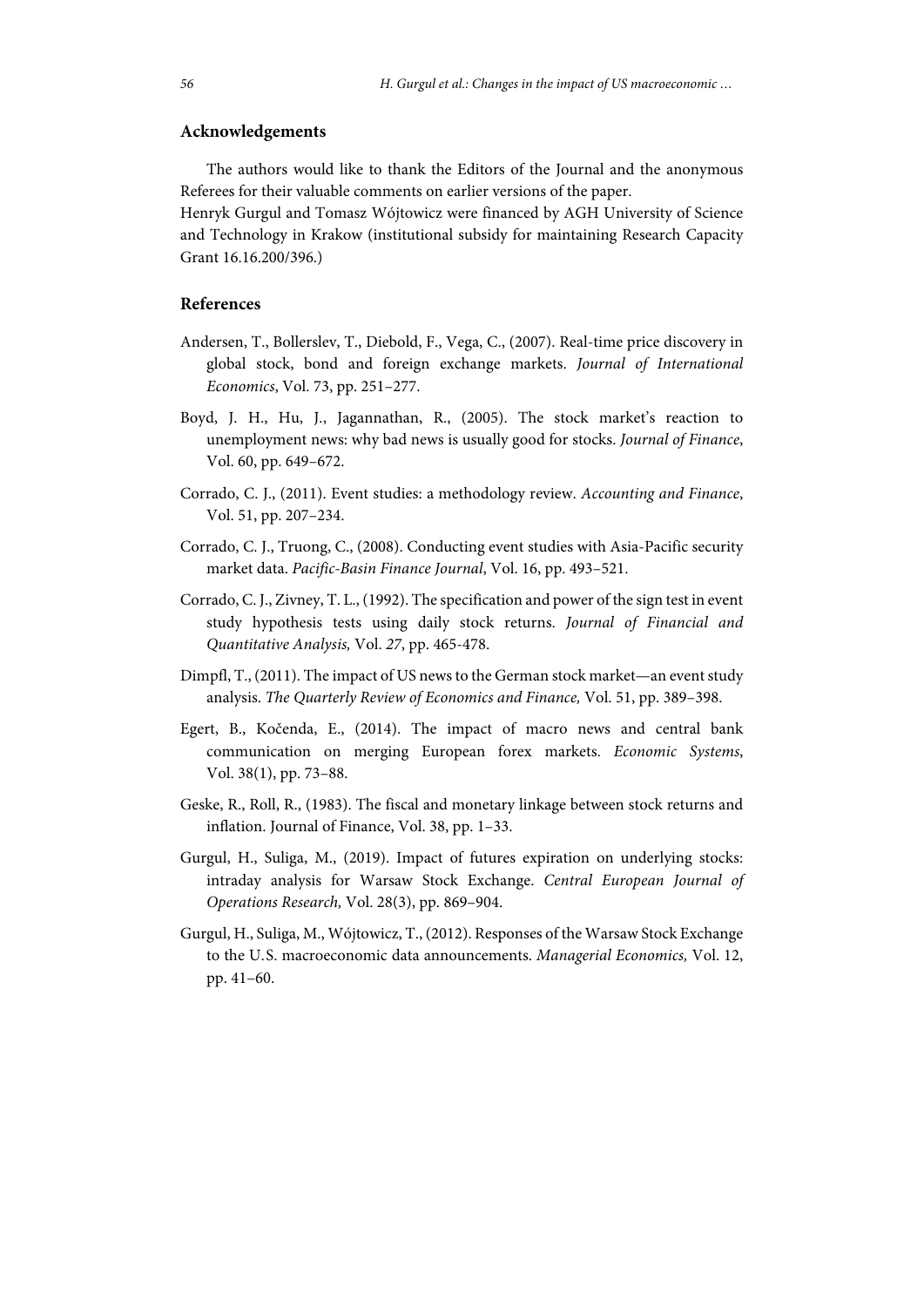- Gurgul, H., Suliga, M., Wójtowicz, T., (2013). The reaction of intraday WIG returns to the U.S. macroeconomic news announcements. *Quantitative Methods in Economics*, Vol. 14(1), pp. 150–159.
- Gurgul, H., Wójtowicz, T., (2014). The impact of US macroeconomic news on the Polish stock market. The importance of company size to information flow. *Central European Journal of Operations Research*, Vol. 22, pp. 795–817.
- Gurgul, H., Wójtowicz, T., (2015). The response of intraday ATX returns to U.S. macroeconomic news. *Finance a úvěr - Czech Journal of Economics and Finance*, Vol. 65(3), pp. 230–253.
- Hanousek, J., Kočenda, E., (2011). Foreign News and Spillovers in Emerging European Stock Markets. *Review of International Economics*, Vol. 19(1), pp. 170–188.
- Hanousek, J., Kočenda, E., Kutan, A. M., (2009). The Reaction of Asset Prices to Macroeconomic Announcements in New EU Markets: Evidence from Intraday Data. *Journal of Financial Stability*, Vol. 5(2), pp. 199–219.
- Harju, K., Hussain, S. M., (2011). Intraday seasonalities and macroeconomic news announcements. *European Financial Management*, Vol. 17, pp. 367–390.
- Kočenda, E., Moravcova, M., (2018). Intraday effect of news on emerging European forex markets: An event study analysis. *Economic Systems*, Vol. 42(4), pp. 597–615.
- Kolari, J., Pynnönen, S., (2011). Nonparametric rank tests for event studies. *Journal of Empirical Finance*, Vol. 18, pp. 953–971.
- Li, L., Hu, Z. F., (1998). Responses of stock markets to macroeconomic announcements across economic states. IMF Working Paper 1998, No 79.
- Mcqueen, G., Roley, V. V., (1993). Stock prices, news, and business conditions. *Review of Financial Studies*, Vol. 6, pp. 683–707.
- Nikkinen, J., Omran, M., Sahlström, M., Äijö, A., (2006). Global stock market reactions to scheduled U.S. macroeconomic news announcements. *Global Finance Journal*, Vol. 17(1), pp. 92–104.
- Nikkinen, J., Sahlström, P., (2004). Scheduled Domestic and US Macroeconomic News and Stock Valuation in Europe. *Journal of Multinational Financial Management*, Vol. 14, pp. 201–245.
- Pearce, D. K., Roley, V. V., (1983). The reaction of stock prices to unanticipated changes in money: a note. *Journal of Finance*, Vol. 38, pp. 1323–1333.